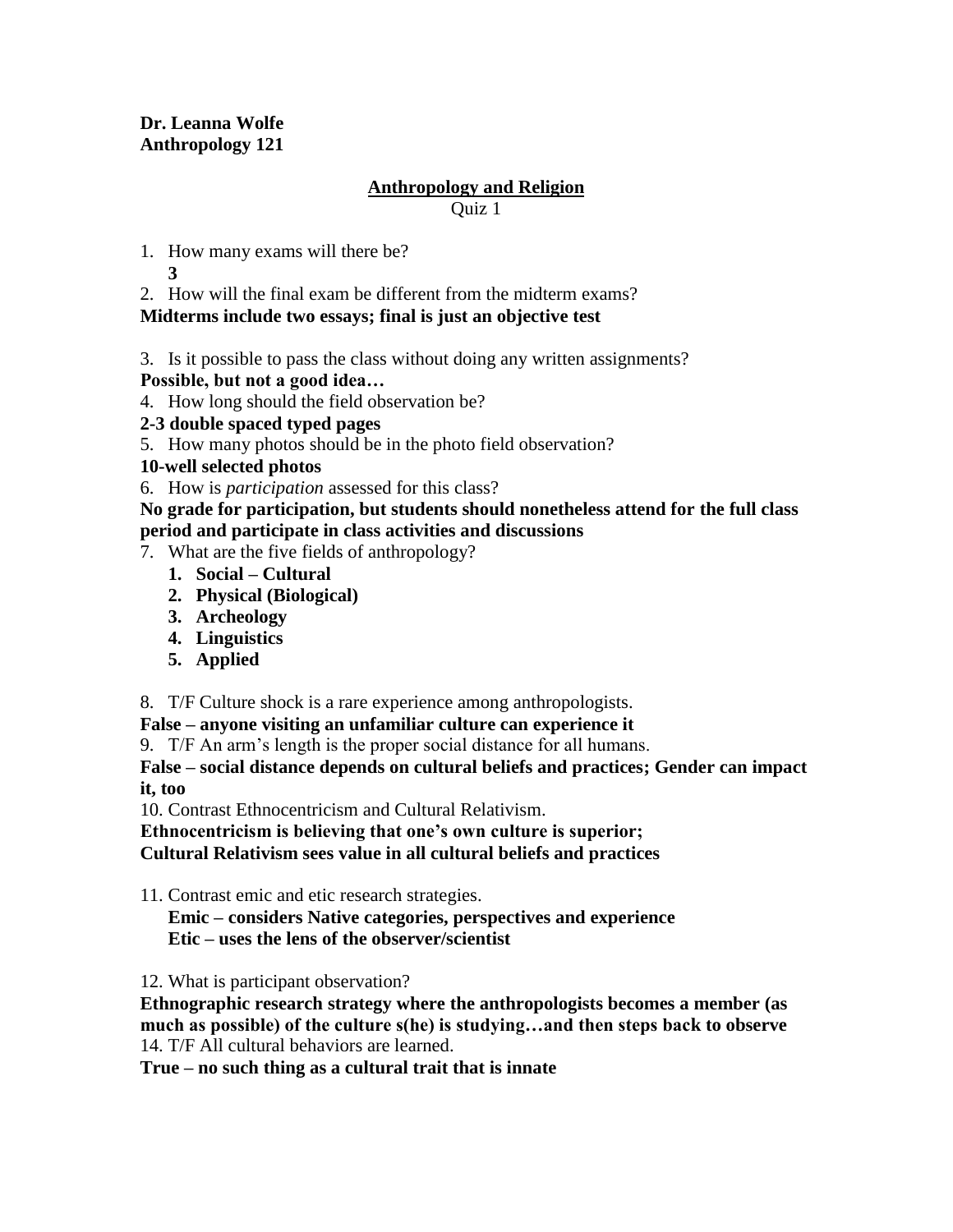15. T/F All humans have culture.

### **True; animal primates only have the beginnings of culture**

16. What is a human universal?

**Something that all humans have (e.g. a biological trait like year round sexual receptivity)**

17. What is an ethnography? Who is likely to produce one?

**A description of a culture. Cultural Anthropologists produce them** 18. What is meant by the "ethnographic present?"

**A description of a culture as if it still exists in the present (some cultural practices that have been studied no longer exist, e.g. foragers who have become pastoralists and/or horticulturalists**

19. Describe three ethnographic research techniques.

**Participant Observation- becoming a member of a culture as a means to know it from the inside**

**Interview Schedule – asking a series of questions that are tailored to uniquely to each respondent (can be rephrased for better clarification)**

**Life History Method – Interviewing a subject, usually focusing on a particular aspect of their life history as it reveals cultural experience**

20. How is the genealogical method applied to contemporary urban cultures? **Rather than focusing on blood relatives, focus is on other means that people are connected (e.g. friends, social clubs, school, church, sports, special interests)**

21. T/F Religion is found in all human societies.

**True**

22. The theory of religion that states that each person has a double or soul is: a. animatism b. Tylorism c. animism d. polytheism e. reincarnation

**C**

23. What is the earliest evidence of human religious practice?

**Neanderthal burials, cave paintings**

24. How do science, magic and religion differ? In what ways might they overlap? **All try to explain and potentially control natural phenomena.**

**Science measures things empirically (via observation) and employs the scientific method, magic attempts to bring on change through spells and processes and religion does so through gratitude and prayer**

25. T/F Religious believers can take their beliefs to be absolutely true, while scientifically proven theories and law are never irrefutably correct.

**True**

26. T/F Anthropologists contend that human cultures create religions.

**True**

27. T/F People get religion from God

**False – People get religion from other people**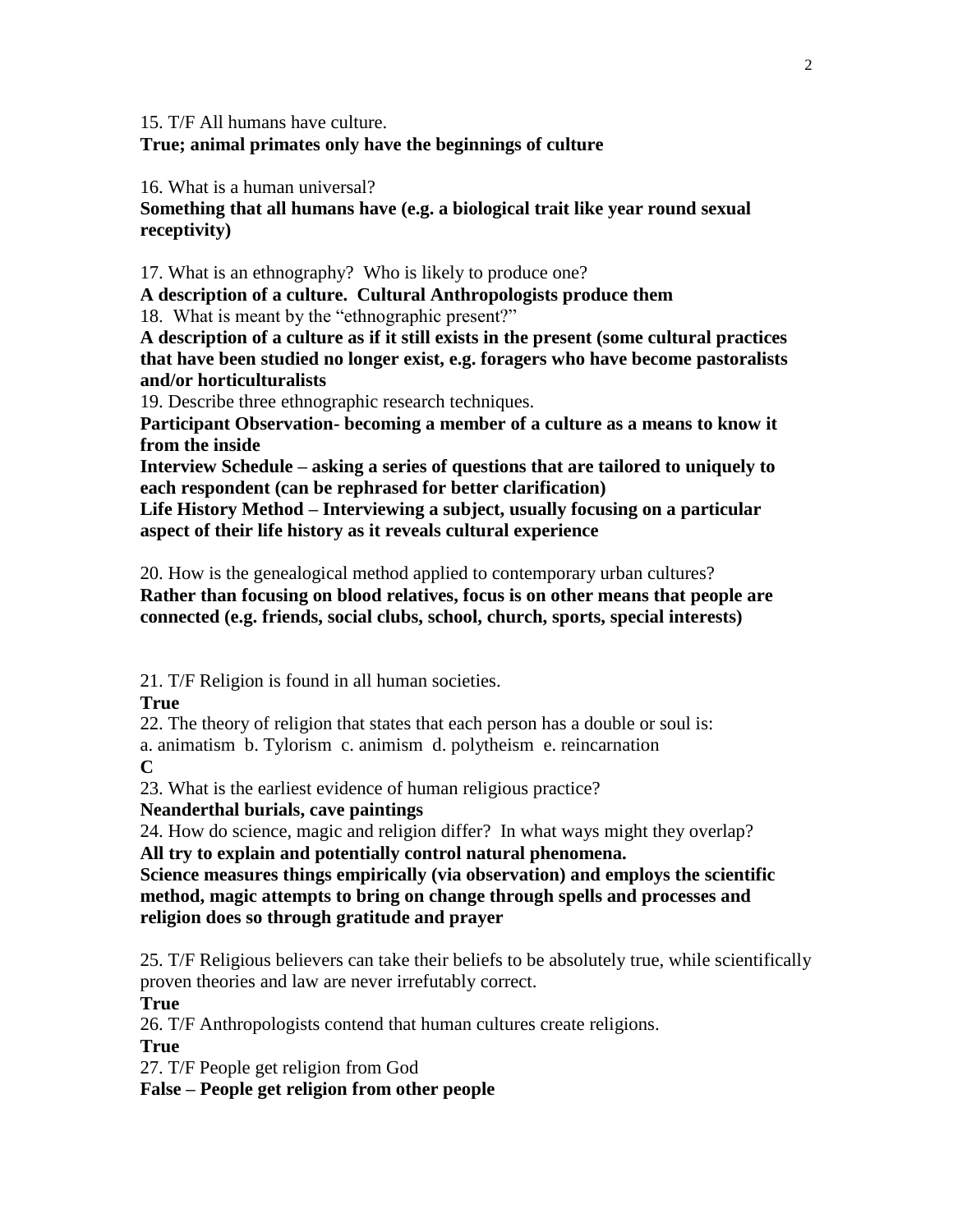28. What sorts of things has religion been called upon to explain? **Earthquakes, Floods, sudden death, conception, birth, tragedies**

29. Do you believe there is an all-knowing god? Why? Why not? **(Discussion)**

30. Why might we say that the human brain is hard-wired for religion?

# **Condition under which humans are born—very helpless, they cannot survive without the care of fully attentive parents…This kindles the appetite for there being an omniscient and omnipotent god or gods.**

31. T/F Religion is a cognitive illusion.

**True – our brains create the sensation**

32. T/F In some cultures dead people become ghosts.

### **True**

33. T/F Salvation is a central concern of all religions.

### **False – some are much more focused on ghosts**

34. Why do you think humans have such passion for the idea that there are invisible persons who have a great interest in our behavior?

## **Comes from being hard-wired for religion; we savor the idea that there is a being who really is noticing all that we do.**

35. Do we need religion to support morality?

**(Discussion)** 

36. T/F The human mind is very selective in what supernatural claims it finds plausible. **True**

37. Why has there been an intensification of religiously motivated violence? **Reaction to secularism; fears of loss of unique culturally based religious moralities**

38. What are the characteristics of today's modern religions? (select those that apply)

a. charismatic leader b. tolerance for other faiths c. zoomorphic gods

d. rigid ethical code e. communal ceremonies f. professional clergy

**A, D, F**

39. Match the level of social development with the religious practice

Foragers Ecclesiastical

Horticulturalists Shamanic

State Society Communal

**Foragers - Shamanic**

**Horticulturalists – Communal**

**State Society - Ecclesiastical**